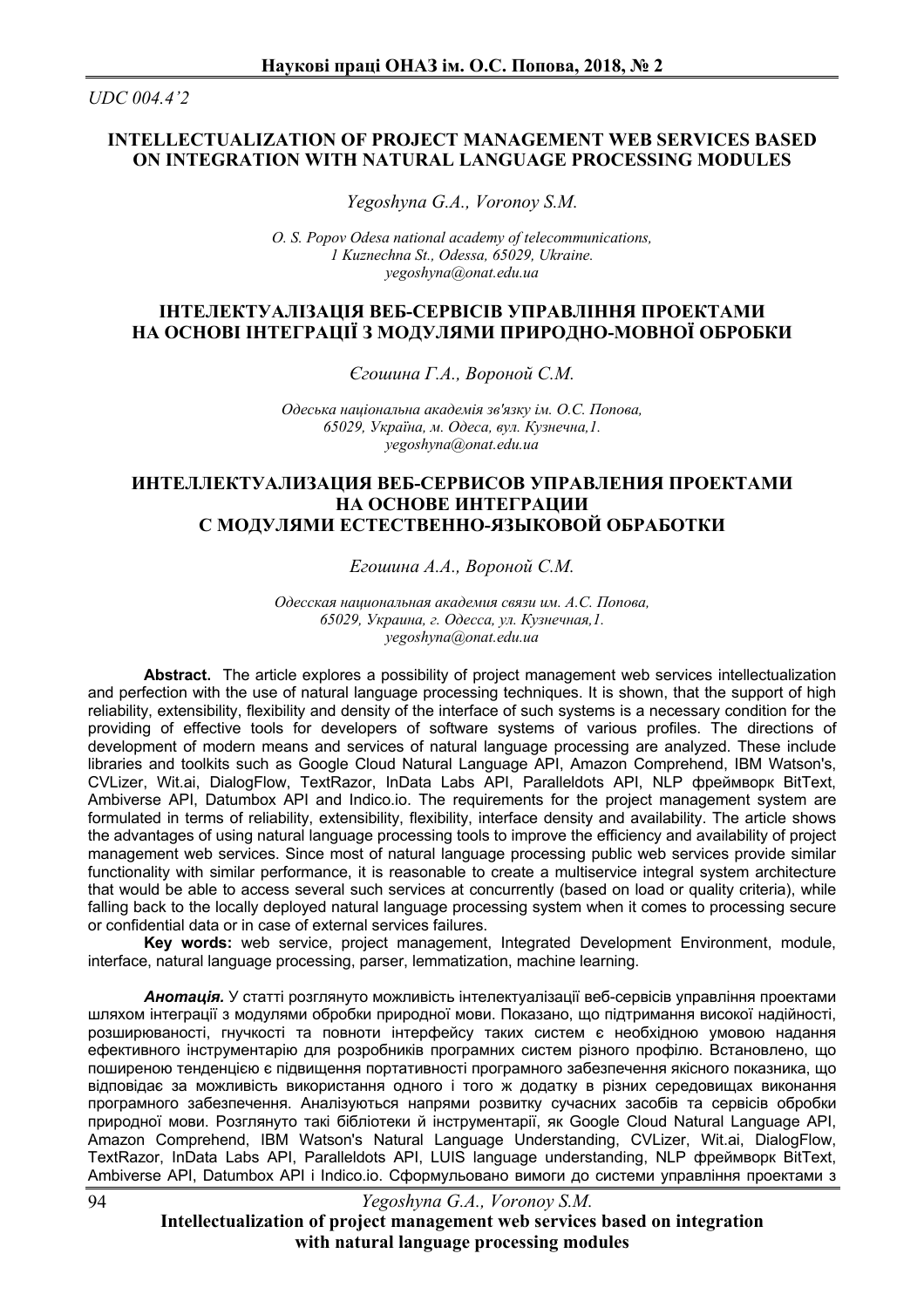надійності, розширюваності, гнучкості, повноти інтерфейсу і доступності. Сформовані переваги використання засобів обробки природної мови для підвищення ефективності та доступності вебсервісів керування проектами. Показано доцільність розробки мультисервісної системи управління програмними проектами, що забезпечує динамічну генерацію користувальницького інтерфейсу з інтегрованими модулями, які реалізують функціональність розглянутих веб-сервісів обробки природної мови.

**Ключові слова:** веб-сервіс, управління проектами, середовище виконання, модуль, інтерфейс, обробка природньої мови, парсер, лематизація, машинне навчання.

*Аннотация.* В статье рассмотрена возможность интеллектуализации веб-сервисов управления проектами путем интеграции с модулями обработки естественного языка. Показано, что поддержание высокой надежности, расширяемости, гибкости и полноты интерфейса таких систем является необходимым условием предоставления эффективного инструментария для разработчиков программных систем различного профиля. Установлено, что распространенной тенденцией является повышение портативности программного обеспечения с целью обеспечения возможности использования одного и того же приложения в различных средах исполнения. Анализируются направления развития современных средств и сервисов обработки естественного языка. Рассмотрены такие библиотеки и инструментальные средства, как Google Cloud Natural Language API, Amazon Comprehend, IBM Watson's, CVLizer, Wit.ai, DialogFlow, TextRazor, InData Labs API, Paralleldots API, NLP фреймворк BitText, Ambiverse API, Datumbox API и Indico.io. Сформулированы требования к системе управления проектами по надежности, расширяемости, гибкости, полноте интерфейса и доступности. Выделены преимущества использования средств естественно-языковой обработки для повышения эффективности и доступности веб-сервисов управления проектами. Показана целесообразность разработки мультисервисной системы управления программными проектами, обеспечивающей динамическую генерацию пользовательского интерфейса с интегрированными модулями, реализующими функциональность рассмотренных веб-сервисов обработки естественного языка.

**Ключевые слова:** веб-сервис, управление проектами, среда исполнения, модуль, интерфейс, обработка естественного языка, парсер, лемматизация, машинное обучение.

The ability to make and implement management decisions in reaction to the external and internal environment changes of the enterprise is, without a doubt, one of the crucial success factors in the modern business world. For several decades computers, informational networks and specialized software, designed for different purposes, whether it be the enterprise resource management, client relations organizing, planning or internal communications support have been used for such tasks.

One of the main software packages among such products are project management systems specialized software designed to organize processes of planning, distribution, control and implementation of project tasks either in scope of one workflow or several projects. Maintenance of high reliability, expandability, flexibility, interface comprehension and continuous improvement of such systems is a necessary step for provision of useful and efficient support toolset for employees  $[1-3]$ .

This article covers the problem of project management solutions development and intellectualization due to the implementation of natural language processing capabilities aimed for the use of small and micro enterprises, development teams and educational groups in conditions of limited resources. The proposed solution must be deployable to low-end shared hosting services with low implementation costs and limited processing power and improve an existing project management web services without sacrificing any of their features.

The goal of the article is to investigate a possibility of project management web services intellectualization and perfection with the use of natural language processing techniques.

Natural human language is a discrete symbolic categorical lossy signaling system, used for information encoding for communication between human beings. It uses sound, gestures, images and symbols. Unlike machine codes and strict programming languages (formal languages), natural human language is highly ambiguous, dependent on common sense, contextual knowledge and user life experience. Straight parsing technologies used to analyze highly formalized data, like programs written in programming languages or other structured data, are ineffective for natural language processing. This makes the task of conversion of natural language data into structured information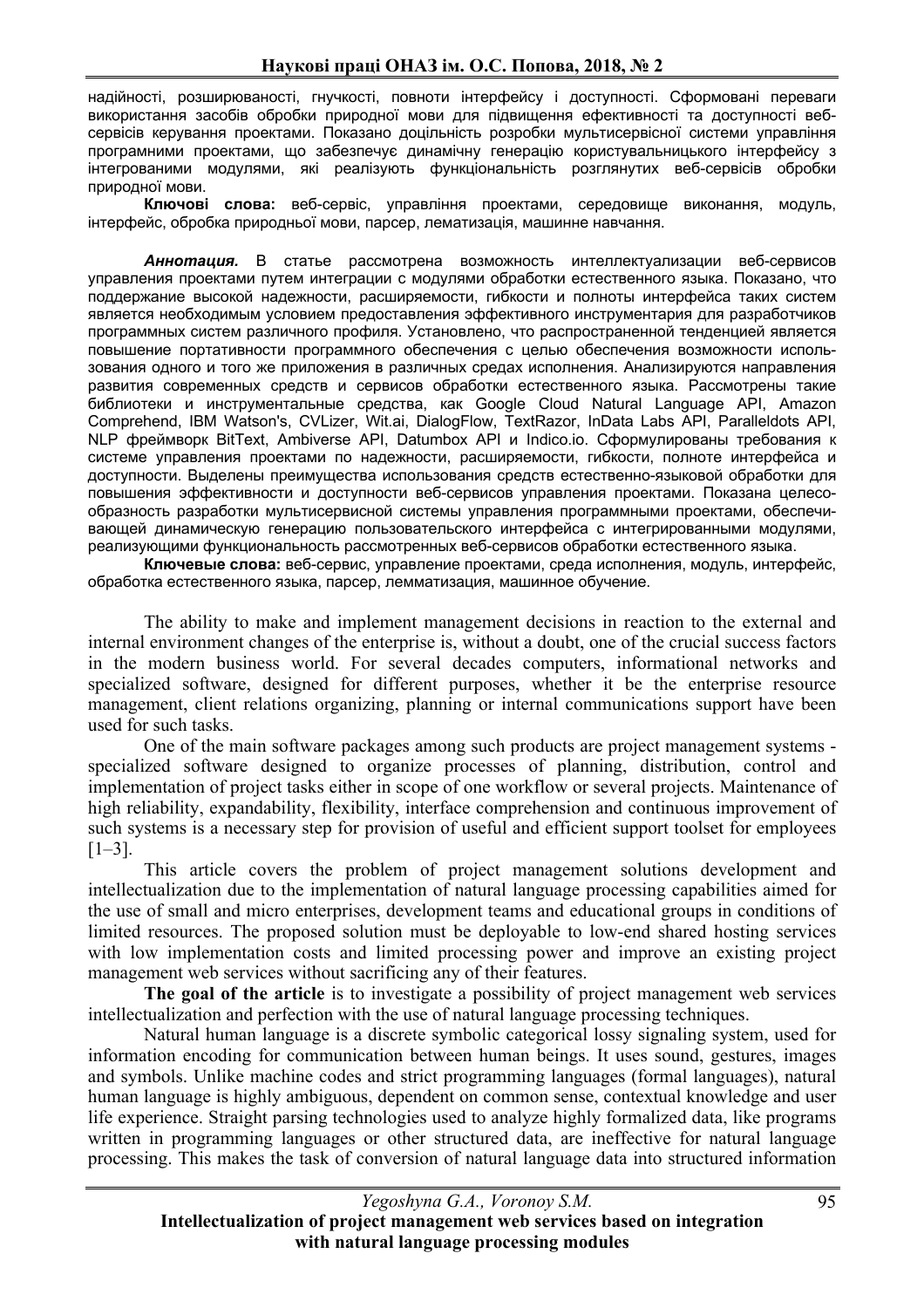available for use by computers, and vice versa, quite hard and requires exhaustive knowledge from the processing software about various language aspects. In most cases: syntax (word structural relationships), morphology (word components and their composition), lexical and compositional semantics (study of meaning), but sometimes: phonetics and phonology, discourse conventions and pragmatics. Today, natural language processing is implemented in a wide variety of "everyday use" software: search engine query processors and indexers, office suit grammar check systems, virtual keyboards, question-answering bots and personal assistants [1–3].

A review of the most popular and available libraries, services and datasets that can be used for the development and intellectualization of project management web application is needed. Natural language processing web services are mostly software-as-service solutions that may lose opportunities for specialization (it is quite hard to perform specific features on third party services that might not be supported by service provider by default), costs and security (you must ensure the security of transaction of the confidential natural language data through the Internet and trust service provider for high information security provision). But it surely gains in the absence of needing to build server architectures for language processing tasks aside of your main application and its maintenance. Also, despite most of service providers supporting application training with your datasets, all the basic functionality of the system, algorithms it uses and their efficiency is carried out and upgraded by the service provider, allowing the developer to focus on the actual language processing based application functionality. Google Cloud Natural Language API suite provides syntax analysis, NER and entities extraction, sentiment analysis, and content tagging in atleast9 languages include English and Chinese (Simplified and Traditional). Amazon Comprehend is NLP and ML suite from Amazon, covering most common tasks like NER, tagging, and sentiment analysis. IBM Watson's provides public services of Natural Language Understanding, Natural Language Classifier and Machine Translation.

CVLizer is a multilingual resume parser that supports merging of information sources to not just by resume itself, but accompanying sources and other documents. "Wit.ai" and "DialogFlow" (ex-"API.ai" by Google) are web services that provide extensive frameworks for creating natural language interfaces for applications and devices. TextRazor offers commercial API for entity extraction, disambiguation and linking, key phrase extraction, automatic topic tagging and classification. InData Labs API provides machine learning API to analyze text data from social media and unlock rich audience insights, including sentiment analysis, language and location detection, interests analysis, gender and age identification based on text data from user profiles. Paralleldots API provides multilingual sentiment analysis, keyword extraction, text classification on taxonomies, entity extraction, sentiment and intent analysis as well as provides own implementation of abusive content classifier. BitText API is an NLP Framework supporting lemmatization, POStagging, phrase extraction and entities detection, sentiment analysis and provides a machine learning middleware for conversational agents (slot generation and sentence rewriting functions). Ambiverse API is specialized on entities extraction from incoming natural language text and matches them to the articles from public knowledge bases. Datumbox API supports functions of sentiment analysis, twitter sentiment analysis, subjectivity analysis, topic classification, spam detection, adult content detection, readability assessment, language detection, commercial detection, educational detection, gender detection, keyword extraction, text extraction and document similarity. Indico.io API provides functions of sentiment analysis, text tagging, keywords extraction, language identification, entities recognition, sentiment, emotion analysis, unusual author personality detection and article political analysis [2–8].

Unfortunately, unlike most of general-purpose natural language processing web services, specialized services for business purposes (including such features as document/resume parsing, employee profile assemblers, etc.) are all priced by "contract price" and cannot be evaluated by non-commercial, non-legal entities. That is a factor that may interfere with the choice of such product for the developed project management system integration in order to avoid unnecessary risks.

Most of project management software solutions on the market mostly provide the same set of functionalities but vary in the pricing strategy, limitations of functionality for different categories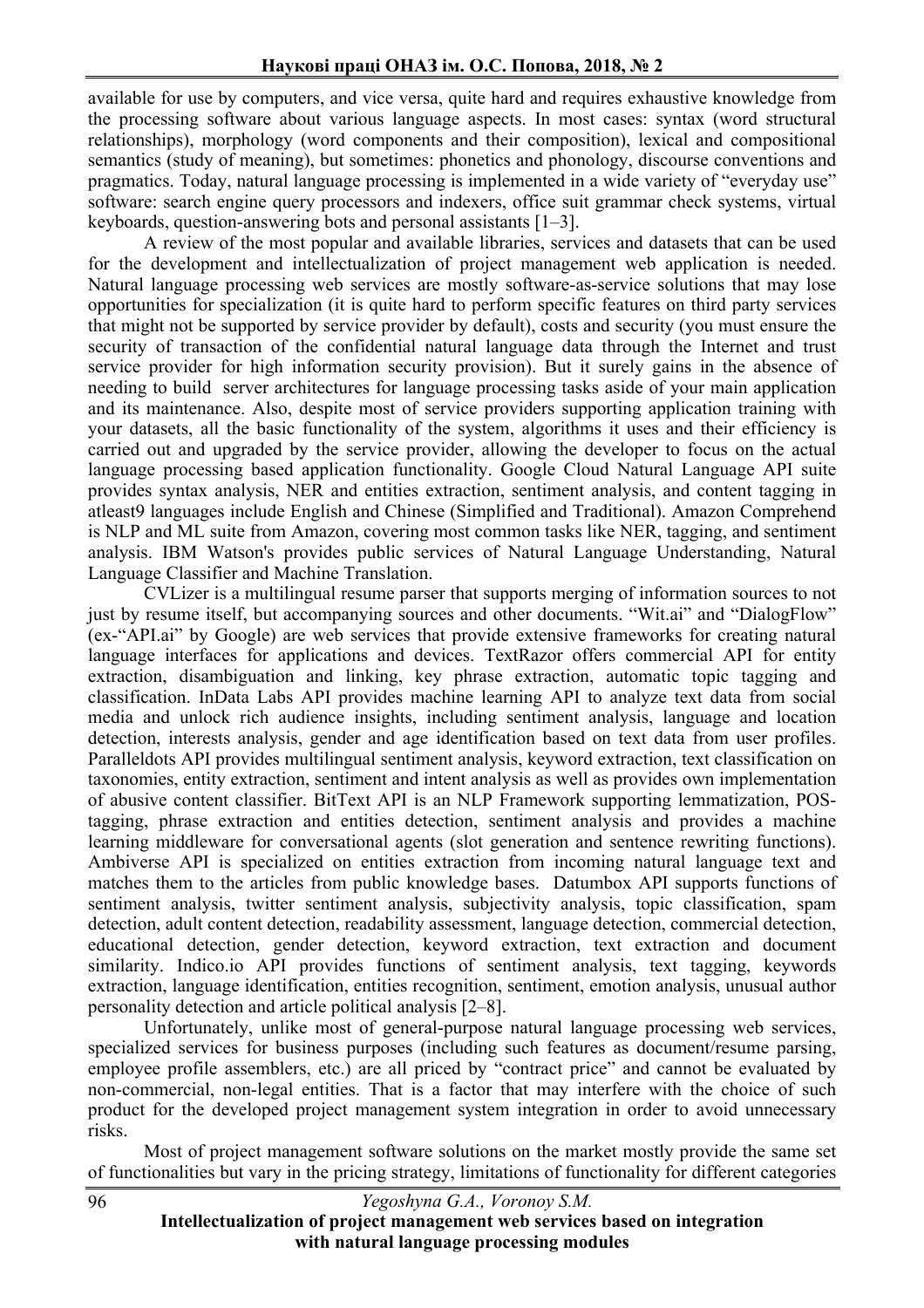of customers, flexibility in customization options, expandability in the scope of different customers (developers and non-developers), interface comprehensibility, availability for desktop and mobile users using different operation systems and some distinguishing features.

In [3-7] we have revieweded most common SaaS and deployable project management web applications and services, including: Bitrix24, Wrike, Zoho Projects, Easy Redmine, Freedcamp, Taiga, Quire, Microsoft Project, Redmine, Collabtive, Feng Office. For now, language processing capabilities got partially implemented in Bitrix24 (conversation agent, automatic hyperlinking), Microsoft Project (office suit grammar correction). The previously not-described team messaging system Slack has got a task assistant named "Talla" which is still a beta version platform expanded to Microsoft teams internal communication system. In its current version, the bot just serves as a natural language interface to SaaS-based corporate knowledge base. However, the commercial use of natural language processing software being a trend of recent years, the process of interpenetration with business applications has just began. Natural language processing systems are either deeply spread in the fields they have been used for a long time (big data processing, document parsing, etc), or not yet fully integrated into the everyday common use spheres (including most business applications).

Most common concepts of natural language services application in the scope of business software are:

- automatic referring and hyperlinking scripts: automatic highlighting of project- or company-related named entities and noun groups that are automatically linked to the correspondent entity representation page (user names to user profiles, department names to department information boards, dates to calendar views and automatic task creation forms, etc.);

- language processing interfaces: question-answering systems and conversational agents for internal and external use (from conversation-based poll forms and step-by-step document execution interfaces to multitask informational systems capable of managing the whole web service functionality along with serving as first line of technical support and customer service);

- trend identification and sentiment& emotion analysis systems – first used mostly for marketing analysis, while second might be useful not just as review evaluation tool, but internal and external communication data gathering tool (for example, it can be used to analyze quality of custom support service or detect a ripening conflict within the collective);

- natural language processing-based information extraction support tools – resume parsers, inner correspondence document classifiers, customized information search indexers, etc.;

- natural language-based spam filtration for elimination of malicious correspondence traffic. Depending on the current task, the depth of the NLP system is defined as:

- for simple text parsers, named entities extractors and search applications only first representation segment (words/lemmas) is required.
- for more complex spell checking, machine translation systems, second representation segment (sentences) is required.
- finally, most complex information extraction applications, conversation agents, advanced document summarization systems the last, context-aware level is used. In simplified form it can be explained as a sequence of processing levels: raw text – words parsing / lemmas extraction – sentence analysis – sentence groups relations and text meaning analysis.

We are focusing on a small team project management systems aimed to be used by software project development teams, education groups and employees of small and micro enterprises. Such teams would be limited in funding and hardware resources (possibly a small, full-grade web site on limited-plan virtual private servers, or basic invocation-based website built with one of the popular content management systems on shared hosting). That means, we have only available low processing power capabilities and limited RAM (usually up to 1-2Gb). They might or might not use the developed project management web service, or any other deployable or cheap software as service distributed solution. And more likely (with the exception ofthe development team), in such teams there are no professional developers interested in maintaining high complexity systems, so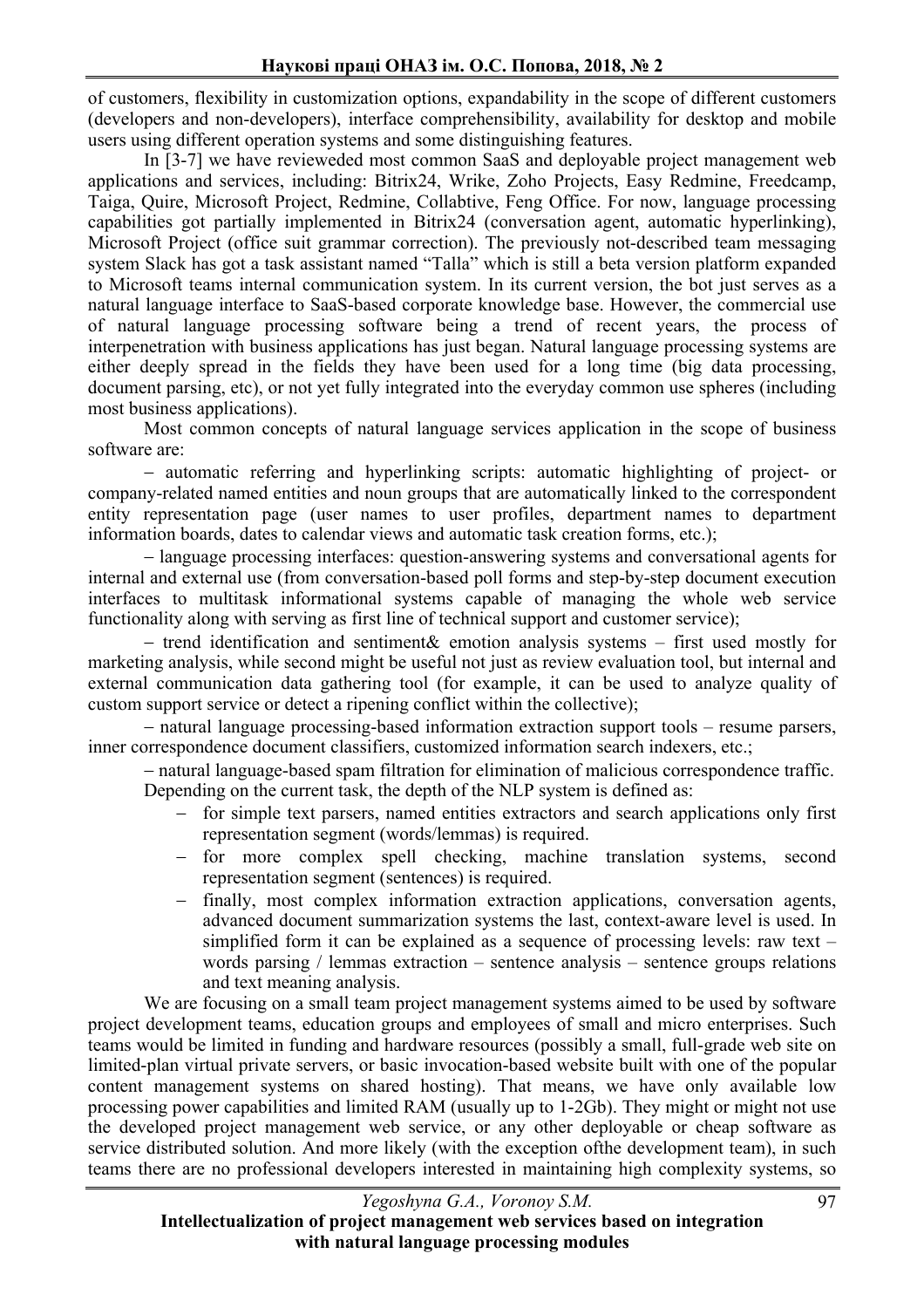the developed service has to be easily configurable and deployable.

The most generic configuration of shared hosting is built on Apache HTTP Server 2.4 and Nginx 1.12-1.13 HTTP static cache server, PHP Hypertext Preprocessor versions 5.6 – 7.1 and MySQL v5.7 relational database management systems.

Currently there are no natural language integrated solutions within such configuration at all. The top-most issue in it is that despite actual implementations of natural language processing algorithms in PHP, most of them either have very basic tasks support (stemming, tokenization, clustering and very basic classification), either are wrappers around Java or Python libraries which can only work if the whole project is deployed to a virtual or dedicated server. On the other side, most of modern approaches on machine learning involve deep learning or use of long short-term memory neural networks, which require Java or Python support. The fallback to classical non-ML based method might cause the whole system failures because script memory limit violation errors (non-compressed in progress ruleset based on a sufficiently large corporation might take up to 3- 6Gb RAM).

The classic application programming interface-centric web application architecture is given below (see Fig. 1). The ultimate advantages of such approach are the ability to redistribute server load due to separation of heavy load page calls, lightweight API requests and the possibility to separate web application view layer development and maintenance from its business logic and data storage (so called "backend"). In order to implement the solution proposed it might be extended (see Fig. 2). As we can see, now it relies on the API stack instead of a single client-server API, which is required to establish communication between all the different components of the system. Communication between 3rd party natural language processing services can be performed either between web server NLP controller and services or directly between services and client applications.



Figure 1 – Classic "API-first" web-application architecture simplified scheme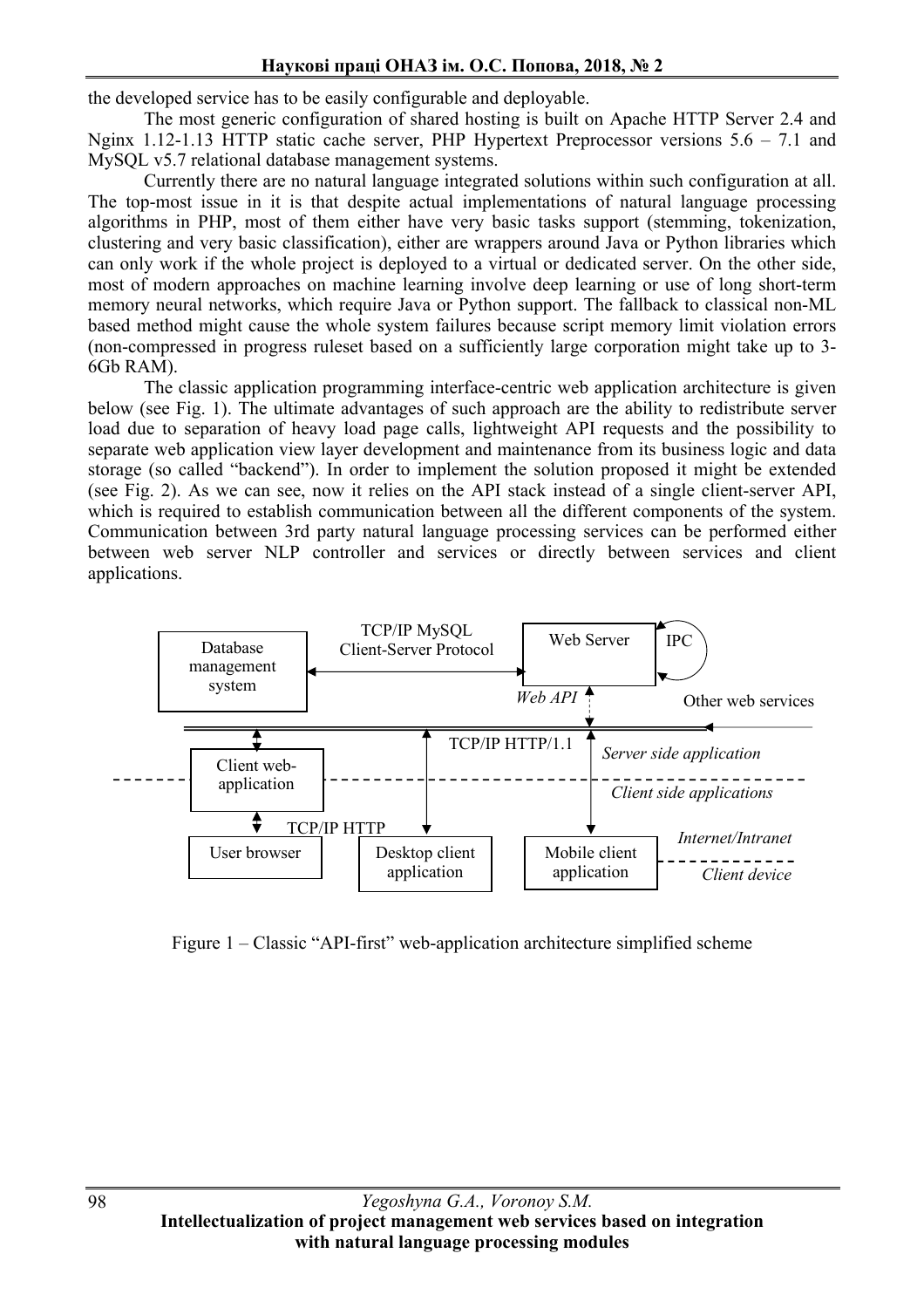

Figure 2 – Extended architecture with reliable NLP subservices support

In this way, all "heavy" computations and file transfers can be separated from the main application, thus reducing the load since NLP services and web server NLP controller would always communicate with text data even if optical character recognition or speech processing is performed. Tasks that cannot be performed via external services will be picked up either by local/fallback NLP service or web server core application itself. When the external service fails to process a request, it will be either bounced to NLP controller or detected as a "no response" event by the web server core application, so that it can be either redirected to other external or internal NLP service or fed to core application for non-NLP based processing. Since even conversation-based natural language processing services do not recognize non-NLP payload (such as files attached to the message), additional message payload detection should also be supervised by the core application NLP or core controllers. In such cases, the web server application acts as a long-term memory and context-aware conversation, correcting the whole interaction process as necessary.

Despite the fact the natural language processing field is not new and has origins back to the time of the birth of computer systems, most widespread public available solutions of it, as well as advancements, are dated within last decade. It is a rapidly developing industry that manifests itself not just in specialized analytic software, but everyday things and programs: search engines, business software, mobile apps and social networks. And yet, it is still has not fully penetrated all areas where its advantages can be used. One of such areas is project management web services. The tendancy to a minimal type of system configuration lightweight project management system cannot be improved solely with just a set of natural language processing extensions without sacrificing s reliability, expandability, flexibility, interface comprehensibility, availability or price with no principal changes in either application architecture or environment configuration and modifications that might satisfy all such criteria needed.

REFERENCES: